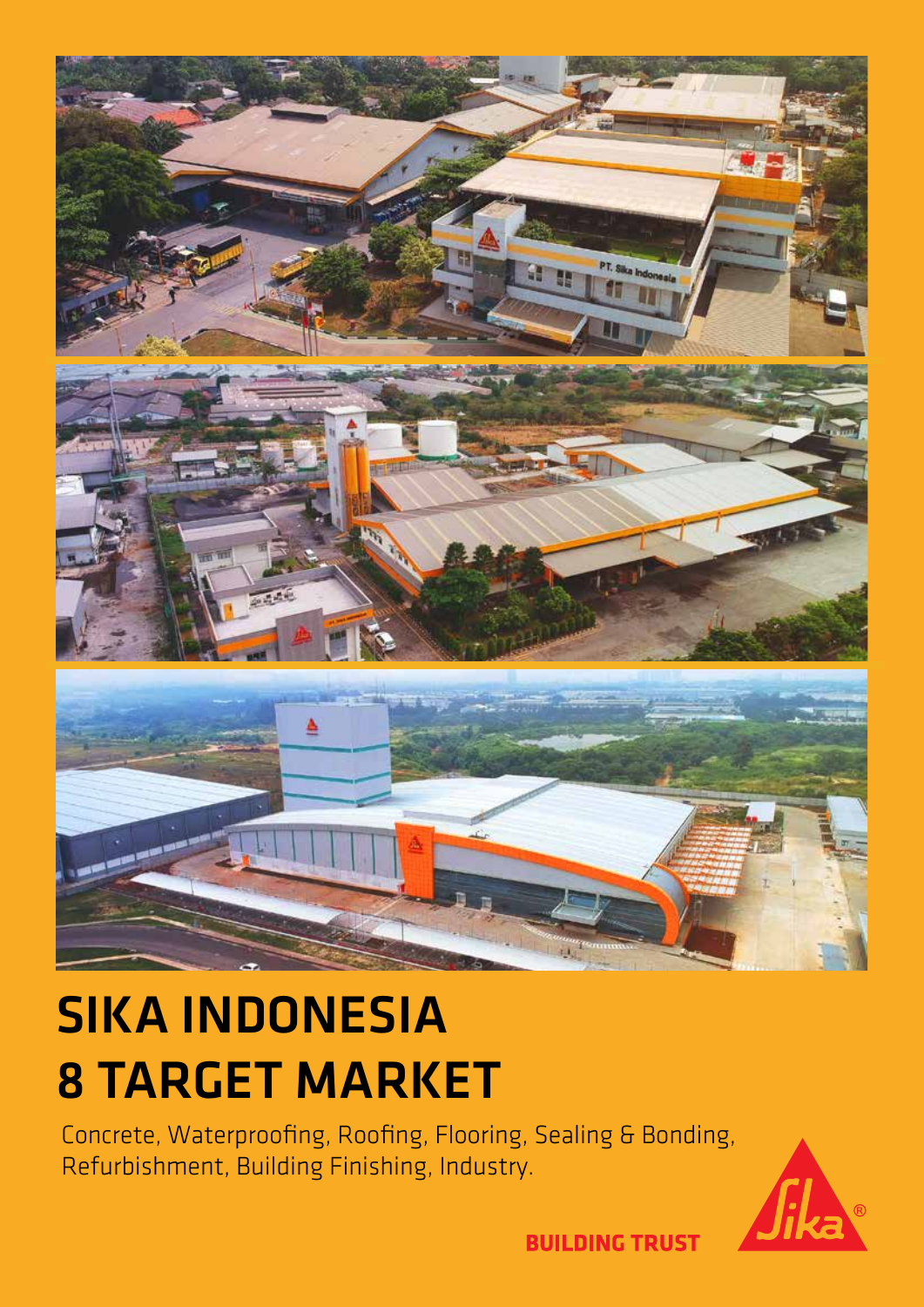Sika beroperasi di delapan target *market*- *Concrete, Waterproofing, Roofing, Flooring, Sealing & Bonding, Refurbishment, Building Finishing, Industry* - yang memberikan produk dan sistem inovatif kepada pelanggannya yang dapat meningkatkan efisiensi, daya tahan, keamanan, dan daya tarik estetika bangunan, fasilitas infrastruktur, kendaraan atau instalasi industri lainnya.

Baik Anda membuat struktur masa depan atau memperpanjang siklus yang sudah ada, Sika memberikan solusi yang dibuat khusus dan berteknologi canggih untuk memenuhi kebutuhan proyek Anda yang paling menantang. Produk<br>kami selalu mematuhi standar dan peraturan industri terbaru, memberi Anda ketenangan pikiran dan kepastian



## WATERPROOFING ROOFING ROOFING ROOFING FLOORING

- $\blacksquare$  Liquid applied membranes
- **EXECUTE:** Gravel ballasted roofs
- 
- 
- 

**EXECUTE:** Floor covering solutions å Interior finishing å Universal bonding

## CONCRETE

- **Ready mix concrete** companies
- **n** Dry mortar plants
- **a** Cement industry
- å Gypsum board production
- **a** Mining industry
- 
- 
- 
- 
- 
- 
- 



- **EXECONCRETE REPAIR & protection**
- å Hydrophobic impregnation
- 
- 
- $\blacksquare$  Tile adhesives and grout
- **Example 2** Facade mortars and protection
- $\blacksquare$  Wall leveling mortars
- **a** Anchoring **a** Grouting
- 

SEALING & BONDING

- Car Park å Special Coating For Walls And Ceilings
- å Cleanroom Floors
- å Commercial, Institutional And Residential Floors
- **Production And Storage** Facilities å Loor Areas With Electrostatic



- 
- **Automotive OEM and OES** å Automotive aftermarket
- **•** Commercial vehicle industry
- **EXECUTE:** Facade & fenestration manufacture
- å Appliances, industrial components
- **B** Sandwich panels
- å Renewable energy industry  $\blacksquare$  Marine and shipbuilding industry
- $\blacksquare$  Tooling and composites

AREA APLIKASI AREA APLIKASI AREA APLIKASI AREA APLIKASI

AREA APLIKASI

### REFURBISHMENT BUILDING FINISHING INDUSTRY AREA APLIKASI AREA APLIKASI AREA APLIKASI

å Building envelope solutions å Civil engineering and floor joints

- **Tile adhesives and grout**
- Under-tile acoustic insulation
- **a** Under-tile waterproofing
- **Example 2** Facade protection and decoration
- - **EXEC** Facade thermal insulation **EXEC** Facade renovation
	- **a** Interior wall leveling & finishing

# Baik Anda membuat struktur masa d<br>dibuat khusus dan berteknologi cang<br>bekerja dengan produsen yang andal.



å Infrastructure projects

å Precast element manufacturers

- 
- 
- 

 $\blacksquare$  Structural strengthening

å Basement

å Wet Room Area å Ground Water Tank å Sewage Treatment Plant

å Swimming Pool



### å Structural bonding

- **n** Planter box å Special roof design
- 
- 
- å Utility roof decks
- **a** Green roof systems